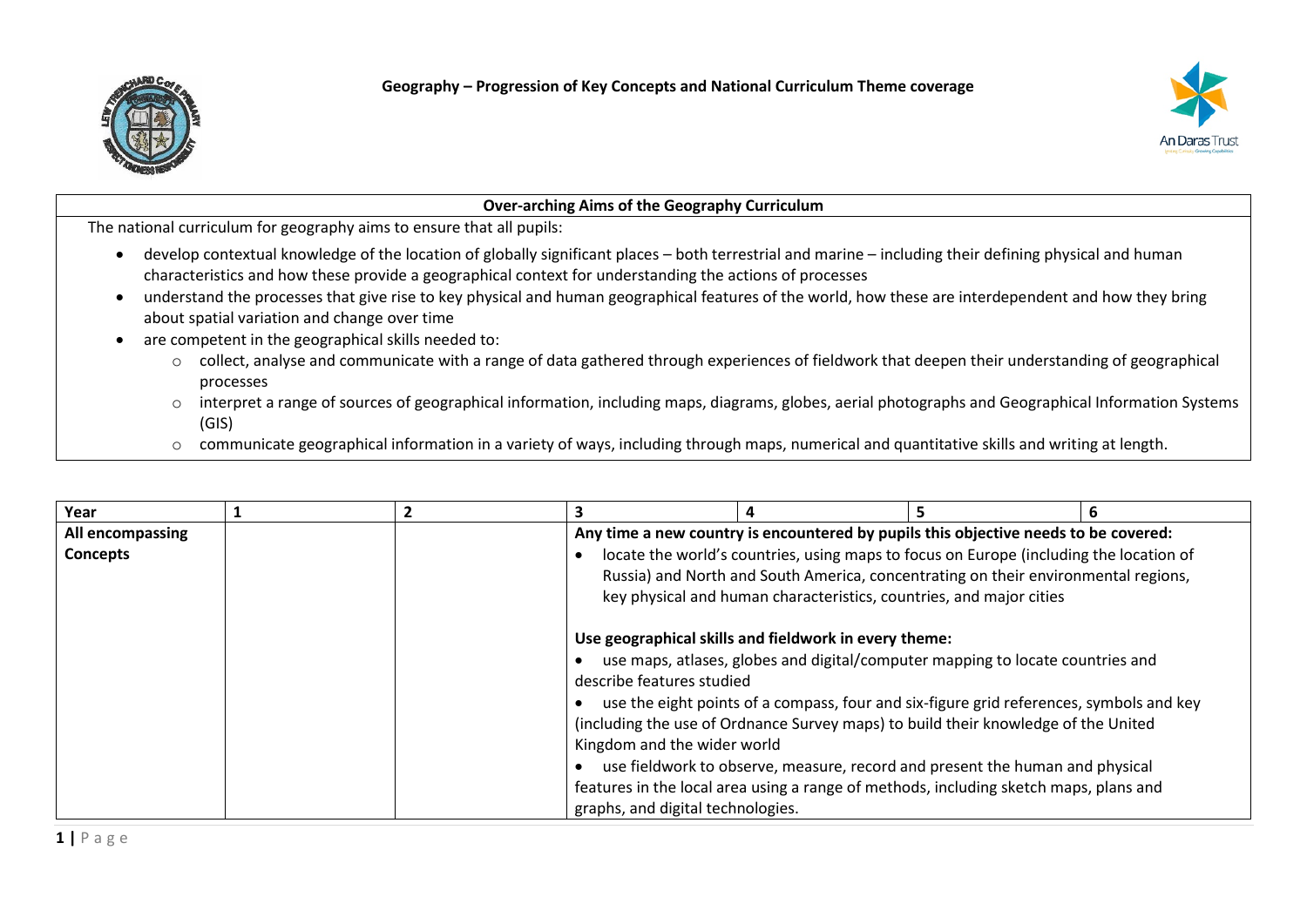| <b>Theme Specific</b> | Diversity                    | Diversity                      | Vegetation                   | Vegetation               | Vegetation                | Vegetation                 |
|-----------------------|------------------------------|--------------------------------|------------------------------|--------------------------|---------------------------|----------------------------|
| <b>Concepts</b>       | Landscape                    | Landscape                      | Settlement                   | Settlement               | Settlement                | Settlement                 |
|                       | Environment                  | Environment                    | Population                   | Population               | Population                | Population                 |
|                       | Population                   | Population                     | Region                       | Region                   | Region                    | Region                     |
|                       | Region                       | Region                         | Trade                        | Trade                    | Trade                     | Trade                      |
|                       | Settlement                   | Settlement                     | Development                  | Development              | Development               | Development                |
|                       | Continent                    | Continent                      | Sustainability               | Sustainability           | Sustainability            | Sustainability             |
|                       |                              | Atmosphere                     | Diversity                    | Diversity                | Diversity                 | Diversity                  |
|                       |                              | Climate                        | Atmosphere                   | Atmosphere               | Atmosphere                | Atmosphere                 |
|                       |                              | Sustainability                 | Climate                      | Climate                  | Climate                   | Climate                    |
|                       |                              | Vegetation                     | Continent                    | Continent                | Continent                 | Continent                  |
|                       |                              | Trade                          | Landscape                    | Landscape                | Landscape                 | Landscape                  |
|                       |                              |                                | Environment                  | Environment              | Environment               | Environment                |
|                       |                              |                                | Resources                    | <b>Resources</b>         | Resources                 | Resources                  |
|                       |                              |                                | <b>Biome</b>                 | <b>Biome</b>             | <b>Biome</b>              | <b>Biome</b>               |
|                       |                              |                                | Fertile                      | Fertile                  | Fertile                   | Fertile                    |
|                       |                              |                                |                              |                          |                           |                            |
| <b>NC Knowledge</b>   | Who am I? Explore            | Weather                        | Study of the UK (3           | <b>Amazon Rainforest</b> | <b>Ernest Shackleton</b>  | Mountains,                 |
|                       | individuality and            | understand<br>$\bullet$        | week theme)                  | describe and             | identify the<br>$\bullet$ | <b>Volcanoes and</b>       |
|                       | identity.                    | geographical                   | name and locate<br>$\bullet$ | understand key           | position and              | <b>Earthquakes (3 week</b> |
|                       | name and locate<br>$\bullet$ | similarities and               | counties and                 | aspects of:              | significance of           | theme)                     |
|                       | the world's seven            | differences                    | cities of the                | physical<br>$\bullet$    | latitude,                 | describe and               |
|                       | continents and               | through studying               | United Kingdom,              | geography,               | longitude,                | understand key             |
|                       | five oceans                  | the human and                  | geographical                 | including: climate       | Equator, Northern         | aspects of:                |
|                       | use world maps,              | physical                       | regions and                  | zones, biomes            | Hemisphere,               | physical<br>$\bullet$      |
|                       | atlases and                  | geography of a                 | their identifying            | and vegetation           | Southern                  | geography,                 |
|                       | globes to identify           | small area of the              | human and                    | belts, rivers,           | Hemisphere, the           | including: climate         |
|                       | the United                   | United Kingdom,                | physical                     | mountains,               | <b>Tropics of Cancer</b>  | zones, biomes              |
|                       | Kingdom and its              | and of a small                 | characteristics,             | volcanoes and            | and Capricorn,            | and vegetation             |
|                       | countries,                   | area in a                      | key topographical            | earthquakes, and         | Arctic and                | belts, rivers,             |
|                       | as well as the               | contrasting non-               | features                     | the water cycle          | Antarctic Circle,         | mountains,                 |
|                       | countries,                   | European country               | (including hills,            | $\bullet$<br>human       | the                       | volcanoes and              |
|                       | continents and               | identify seasonal<br>$\bullet$ | mountains, coasts            | geography,               | Prime/Greenwich           | earthquakes, and           |
|                       | oceans studied at            | and daily weather              | and rivers), and             | including: types         | Meridian and              | the water cycle            |
|                       | this key stage               | patterns in the                |                              | of settlement and        |                           |                            |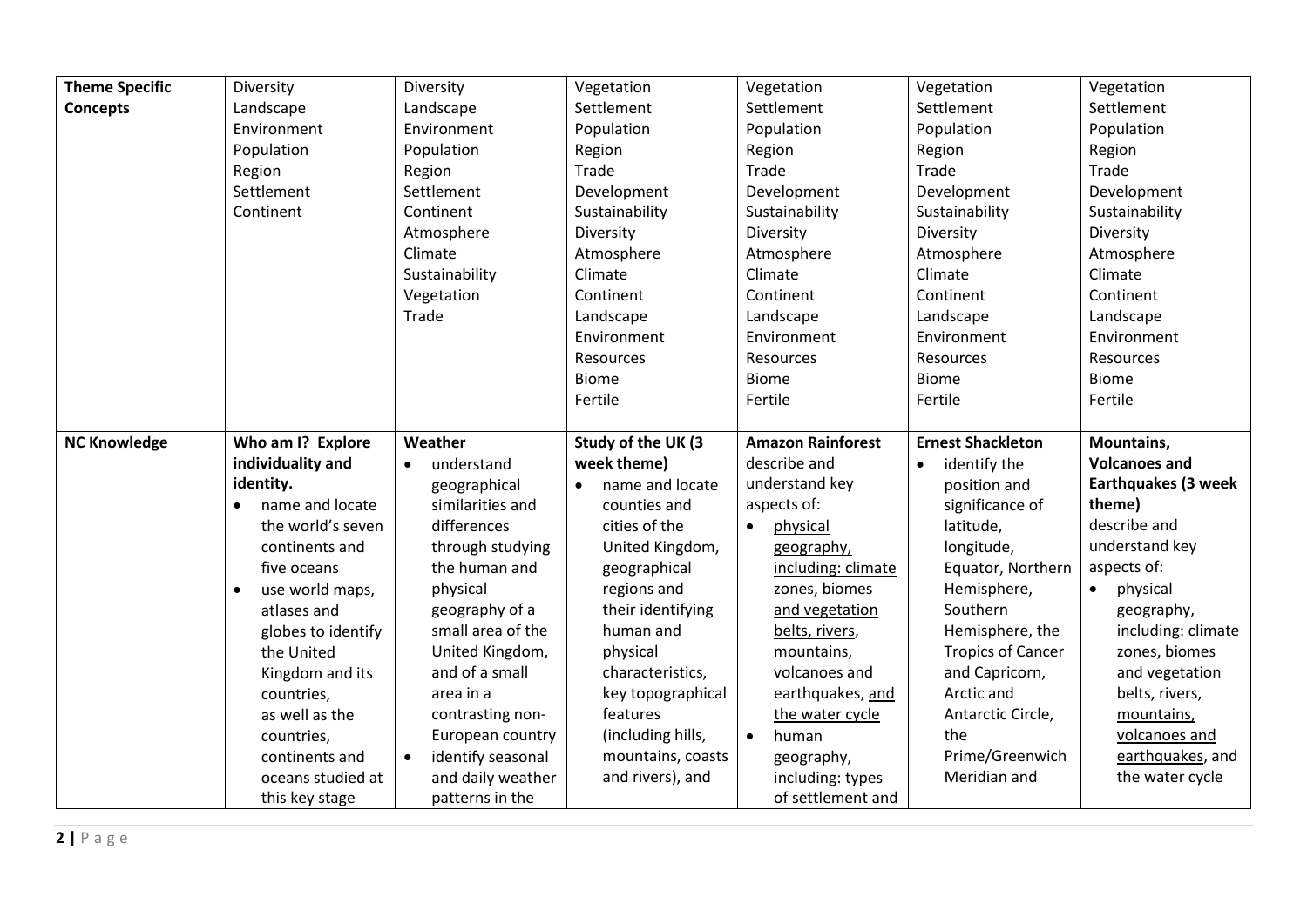| $\bullet$ | use simple          | <b>United Kingdom</b>     | land-use patterns; | land use,         | time zones         |  |
|-----------|---------------------|---------------------------|--------------------|-------------------|--------------------|--|
|           |                     | and the location          | and understand     | economic activity | (including day and |  |
|           | fieldwork and       |                           |                    |                   |                    |  |
|           | observational       | of hot and cold           | how some of        | including trade   | night)             |  |
|           | skills to study the | areas of the              | these aspects      | links, and the    |                    |  |
|           | geography of        | world in relation         | have changed       | distribution of   |                    |  |
|           | their school and    | to the Equator            | over time          | natural resources |                    |  |
|           | its grounds and     | and the North             |                    | including energy, |                    |  |
|           | the key human       | and South                 |                    | food, minerals    |                    |  |
|           | and physical        | Poles                     |                    | and water         |                    |  |
|           | features of its     |                           |                    |                   |                    |  |
|           | surrounding         | <b>Town Mouse Country</b> |                    |                   |                    |  |
|           | environment.        | <b>Mouse</b>              |                    |                   |                    |  |
|           |                     | use basic                 |                    |                   |                    |  |
|           |                     | geographical              |                    |                   |                    |  |
|           |                     | vocabulary to refer       |                    |                   |                    |  |
|           |                     | to:                       |                    |                   |                    |  |
|           |                     | key physical<br>$\bullet$ |                    |                   |                    |  |
|           |                     | features,                 |                    |                   |                    |  |
|           |                     | including: beach,         |                    |                   |                    |  |
|           |                     | cliff, coast, forest,     |                    |                   |                    |  |
|           |                     | hill, mountain,           |                    |                   |                    |  |
|           |                     | sea, ocean, river,        |                    |                   |                    |  |
|           |                     | soil, valley,             |                    |                   |                    |  |
|           |                     | vegetation,               |                    |                   |                    |  |
|           |                     | season and                |                    |                   |                    |  |
|           |                     | weather                   |                    |                   |                    |  |
|           |                     | key human<br>$\bullet$    |                    |                   |                    |  |
|           |                     | features,                 |                    |                   |                    |  |
|           |                     |                           |                    |                   |                    |  |
|           |                     | including: city,          |                    |                   |                    |  |
|           |                     | town, village,            |                    |                   |                    |  |
|           |                     | factory, farm,            |                    |                   |                    |  |
|           |                     | house, office,            |                    |                   |                    |  |
|           |                     | port, harbour and         |                    |                   |                    |  |
|           |                     | shop                      |                    |                   |                    |  |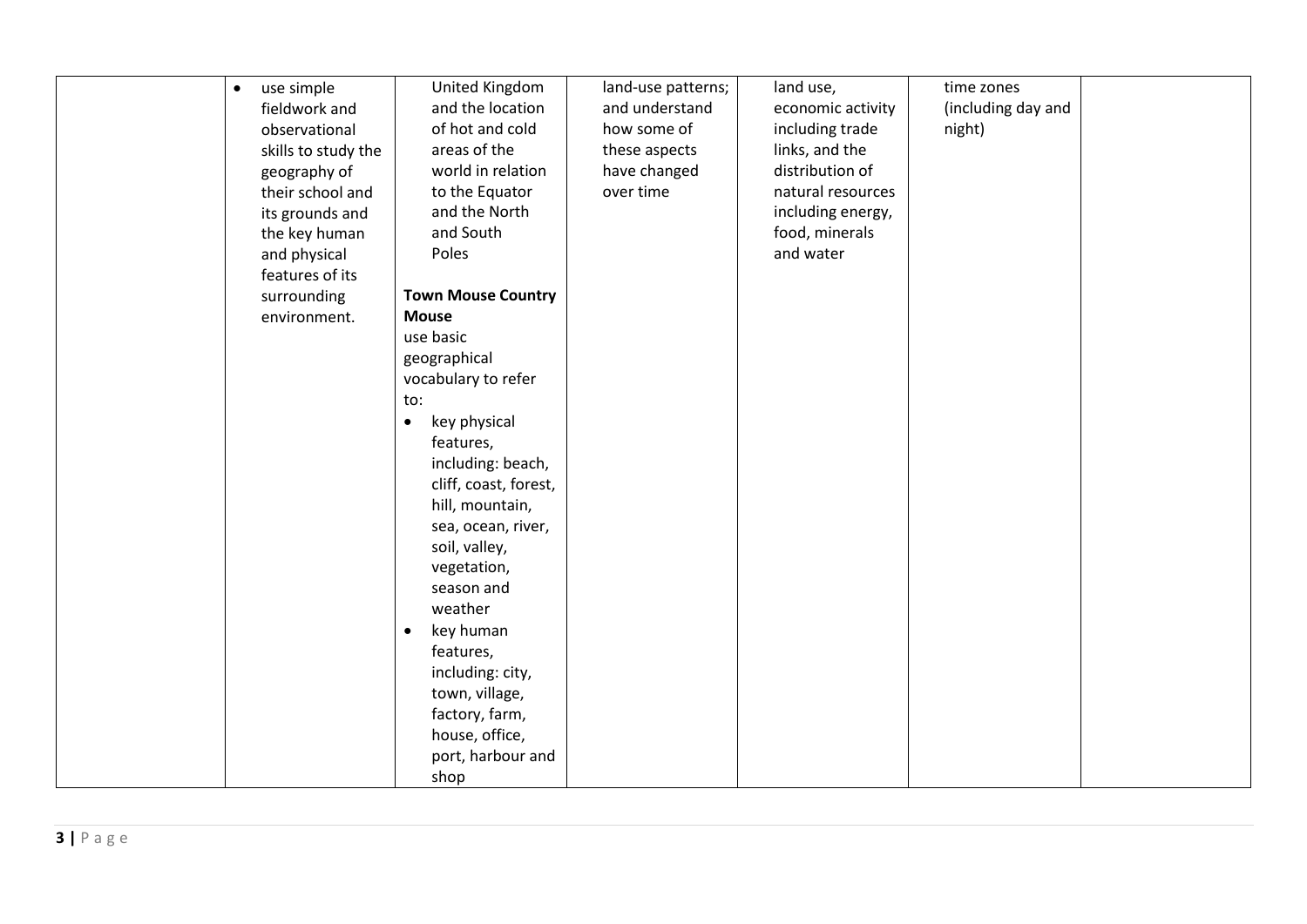|                            |                                                                                                                                                                                                                                                                                                                                                                                                                                                                                                                  | name, locate and<br>$\bullet$<br>identify<br>characteristics of<br>the four countries<br>and capital cities<br>of the United<br>Kingdom and its<br>surrounding seas |                                                                                                                                                                                                                                                                                                               |                                                                                                                                                                                                                                                                        |                                                                                                                                                                                                                       |                                                                                                                                                                                                                                                                                                                                                                                                                                                     |
|----------------------------|------------------------------------------------------------------------------------------------------------------------------------------------------------------------------------------------------------------------------------------------------------------------------------------------------------------------------------------------------------------------------------------------------------------------------------------------------------------------------------------------------------------|---------------------------------------------------------------------------------------------------------------------------------------------------------------------|---------------------------------------------------------------------------------------------------------------------------------------------------------------------------------------------------------------------------------------------------------------------------------------------------------------|------------------------------------------------------------------------------------------------------------------------------------------------------------------------------------------------------------------------------------------------------------------------|-----------------------------------------------------------------------------------------------------------------------------------------------------------------------------------------------------------------------|-----------------------------------------------------------------------------------------------------------------------------------------------------------------------------------------------------------------------------------------------------------------------------------------------------------------------------------------------------------------------------------------------------------------------------------------------------|
| Links to other<br>subjects | <b>Taught through</b><br>history theme 'The<br>Castle':<br>Use aerial<br>$\bullet$<br>photographs and<br>plan perspectives<br>to recognise<br>landmarks and<br>basic human and<br>physical features;<br>devise a simple<br>map; and use and<br>construct basic<br>symbols in a key<br>use simple<br>$\bullet$<br>compass<br>directions (North,<br>South, East and<br>West) and<br>locational and<br>directional<br>language [for<br>example, near<br>and far; left and<br>right], to describe<br>the location of |                                                                                                                                                                     | <b>Use Ancient Egypt</b><br>theme to study the<br>River Nile and human<br>geography, including:<br>types of<br>$\bullet$<br>settlement and<br>land use,<br>economic activity<br>including trade<br>links, and the<br>distribution of<br>natural resources<br>including energy,<br>food, minerals<br>and water | <b>Use Ancient Greece</b><br>theme to study:<br>understand<br>$\bullet$<br>geographical<br>similarities and<br>differences<br>through the study<br>of human and<br>physical<br>geography of a<br>region of the<br>United Kingdom,<br>a region in a<br>European country | Use WWII theme to<br>study Britain's axis<br>and allies:<br>locate the<br>$\bullet$<br>world's countries,<br>using maps to focus<br>on Europe (including<br>the location of<br>Russia) and North and<br>South America | <b>Use Ancient Maya</b><br>theme to learn:<br>Geography link:<br>understand<br>geographical<br>similarities and<br>differences<br>through the study<br>of human and<br>physical<br>geography of a<br>region within<br>North or South<br>America<br>human<br>geography,<br>including: types<br>of settlement and<br>land use,<br>economic activity<br>including trade<br>links, and the<br>distribution of<br>natural resources<br>including energy, |